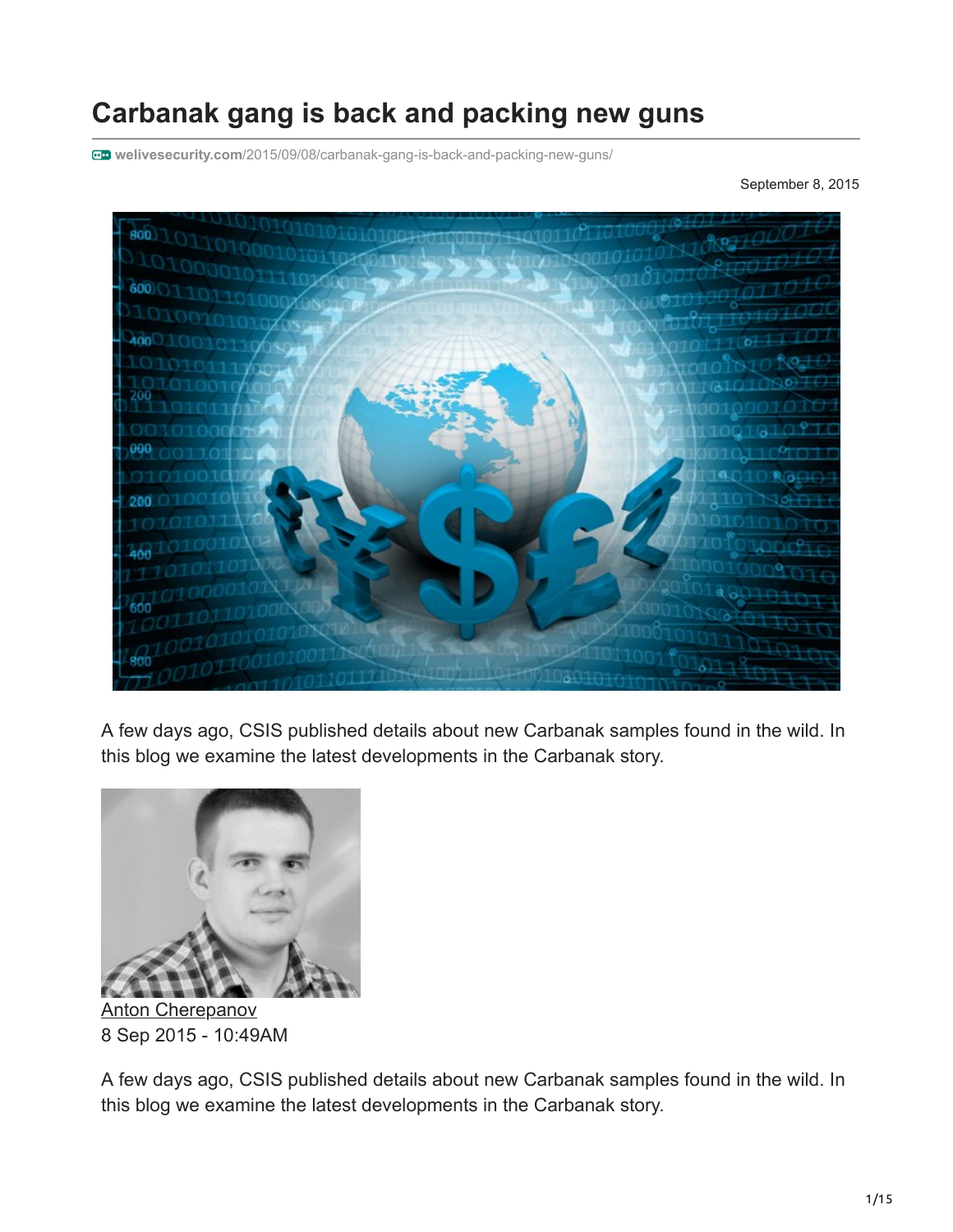The Carbanak *financial APT* group made the headlines when Group-IB and Fox-IT broke [the news in December 2014, followed by the Kaspersky report in February 2015. The two](https://www.fox-it.com/en/press-releases/anunak/) reports describe the same cybercriminal gang which stole up to several hundreds of millions of dollars from various financial institutions.

However, the story is interesting not only because of the large amount of money stolen but also from a technical point of view. The Carbanak team does not just blindly compromise large numbers of computers and try to 'milk the cow' as other actors do, instead they act like a mature APT-group. They only compromise specific high-value targets and once inside the company networks, move laterally to hosts that can be monetized.

A few days ago CSIS [published details](https://www.csis.dk/en/csis/blog/4710/) about new Carbanak samples found in the wild.

In this blog we will describe the latest developments in the Carbanak story.

## **Casino hotel hack**

At the end of August, we detected an attempt to compromise the network of a casino hotel in the USA. The infection vector used in this attack may have been a spearphishing e-mail with a malicious attachment using an RTF-exploit or .SCR file. The attackers' aim was to compromise PoS servers used in payment processing.

The main backdoor used by attackers was the open-source Tiny Meterpreter. In this case, however, the source was modified – the process injection to svchost.exe was added to its functionality.

This Tiny Meterpreter backdoor dropped two different malware families:

- [Win32/Spy.Sekur](http://virusradar.com/en/Win32_Spy.Sekur/detail)  well known malware used by the Carbanak gang
- [Win32/Wemosis](http://virusradar.com/en/Win32_Wemosis/detail)  a PoS RAM Scraper backdoor

As mentioned [here](http://blog.trendmicro.com/trendlabs-security-intelligence/signed-pos-malware-used-in-pre-holiday-attacks-linked-to-targeted-attacks/) by our colleagues from TrendMicro, Carbanak malware is capable of targeting Epicor/NSB PoS systems, while Win32/Wemosis is a general-purpose PoS RAM Scraper which targets any PoS that stores card data in the memory. The Wemosis backdoor is written in Delphi and allows the attacker to control an infected computer remotely.

Both executables were digitally signed with the same certificate: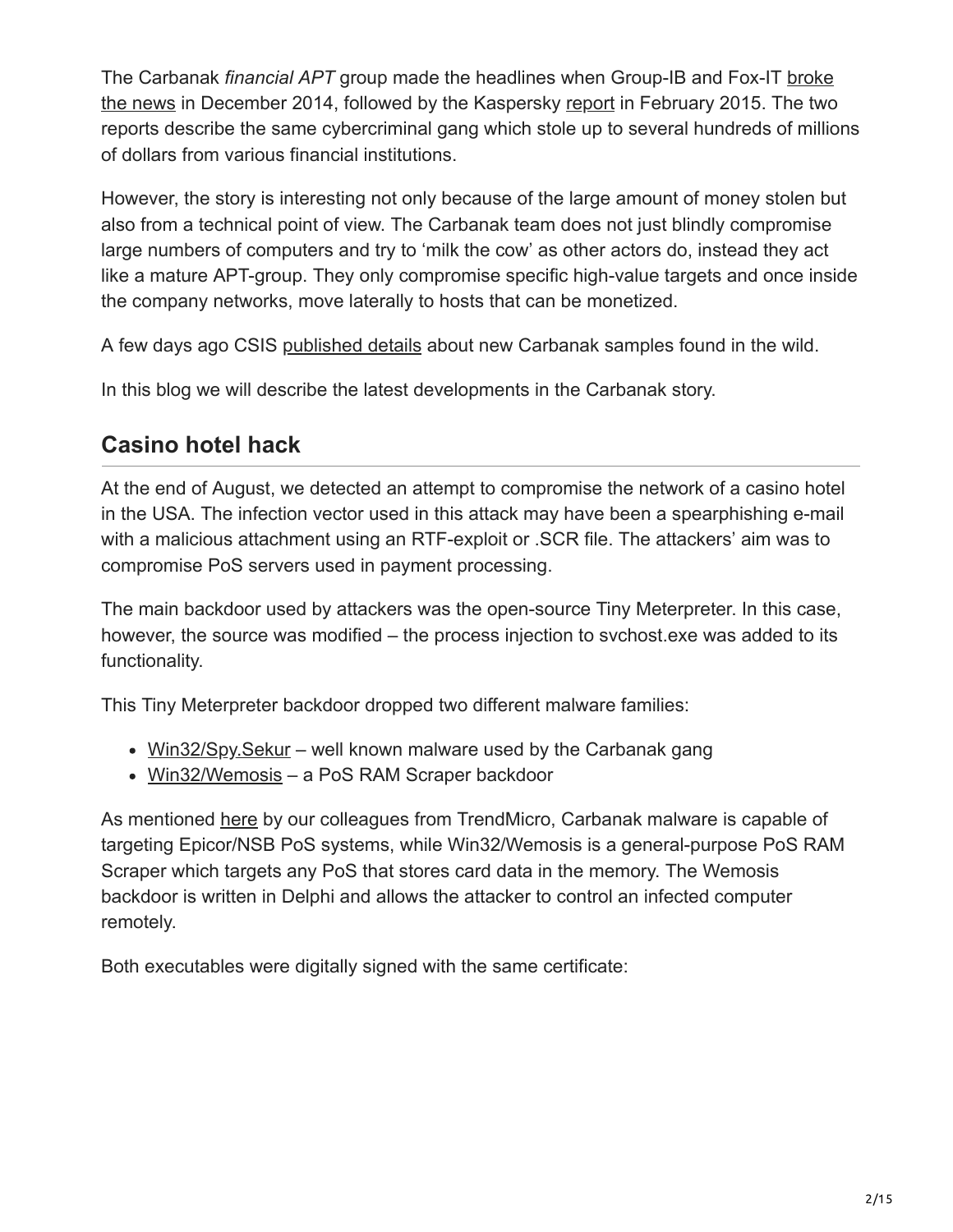| $\mathbf{x}$<br>Certificate                                                                              | $\mathbf{x}$<br>Certificate                                                                                                                                                                                                                         |
|----------------------------------------------------------------------------------------------------------|-----------------------------------------------------------------------------------------------------------------------------------------------------------------------------------------------------------------------------------------------------|
| General<br>Details Certification Path                                                                    | Details<br>Certification Path<br>General                                                                                                                                                                                                            |
| <b>Certificate Information</b>                                                                           | Show:<br>$ \langle A   \rangle$<br>Value<br>Field                                                                                                                                                                                                   |
| This certificate is intended for the following purpose(s):                                               | Subject                                                                                                                                                                                                                                             |
| . Ensures software came from software publisher<br>. Protects software from alteration after publication | Blik, Blik, Berzarina, 7, 1, Mosc<br>Public key<br>RSA (2048 Bits)<br>Authority Key Identifier<br>KeyID=1e c5 b1 2c 7d 87 da 0<br>e1 d4 1f 83 38 b9 51 09 20 b1<br>Subject Key Identifier<br>Enhanced Key Usage<br>Code Signing (1.3.6.1.5.5.7.3.3) |
| * Refer to the certification authority's statement for details.                                          | Netscape Cert Type<br>Signature (10)<br><b>Exil Certificate Policies</b><br>[1]Certificate Policy:Policy Ide                                                                                                                                        |
| <b>Issued to: Blik</b>                                                                                   | <b>ReliCRL Distribution Points</b><br><b>E11CRL Distribution Point: Distr.</b>                                                                                                                                                                      |
| Issued by: COMODO Code Signing CA 2                                                                      | $CN = Blik$<br>$O = Blik$<br>STREET = Berzarina, 7, 1<br>$\mathbf{l} = \mathbf{M}$ oscow                                                                                                                                                            |
| Valid from 02, 10, 2014 to 03, 10, 2015                                                                  | $S = \text{Moscow}$<br>PostalCode = 123298<br>$C = RU$                                                                                                                                                                                              |
| Install Certificate<br><b>Issuer Statement</b><br>Learn more about certificates                          | Edit Properties<br>Copy to File<br>Learn more about certificate details                                                                                                                                                                             |
| OK                                                                                                       | OK                                                                                                                                                                                                                                                  |

The certificate details:

```
Company name: Blik
Validity: from 02 October 2014 to 03 October 2015
Thumbprint: 0d0971b6735265b28f39c1f015518768e375e2a3
Serial number: 00d95d2caa093bf43a029f7e2916eae7fb
Subject: CN = Blik
O = Blik
STREET = Berzarina, 7, 1
L = Moscow
S = Moscow
PostalCode = 123298
C = RU
```
This certificate was also used in the digital signature of a third malware family used by the same gang: [Win32/Spy.Agent.ORM](http://virusradar.com/en/Win32_Spy.Agent.ORM/detail).

#### **Win32/Spy.Agent.ORM – overview**

*Win32/Spy.Agent.ORM* (also known as *Win32/Toshliph*) is a trojan used as one of their firststage payloads by the Carbanak gang. The binary of the testing version was signed with a **Blik** certificate: moreover, *Spy.Agent.ORM* shares some similarities in the code with "the regular" Carbanak malware.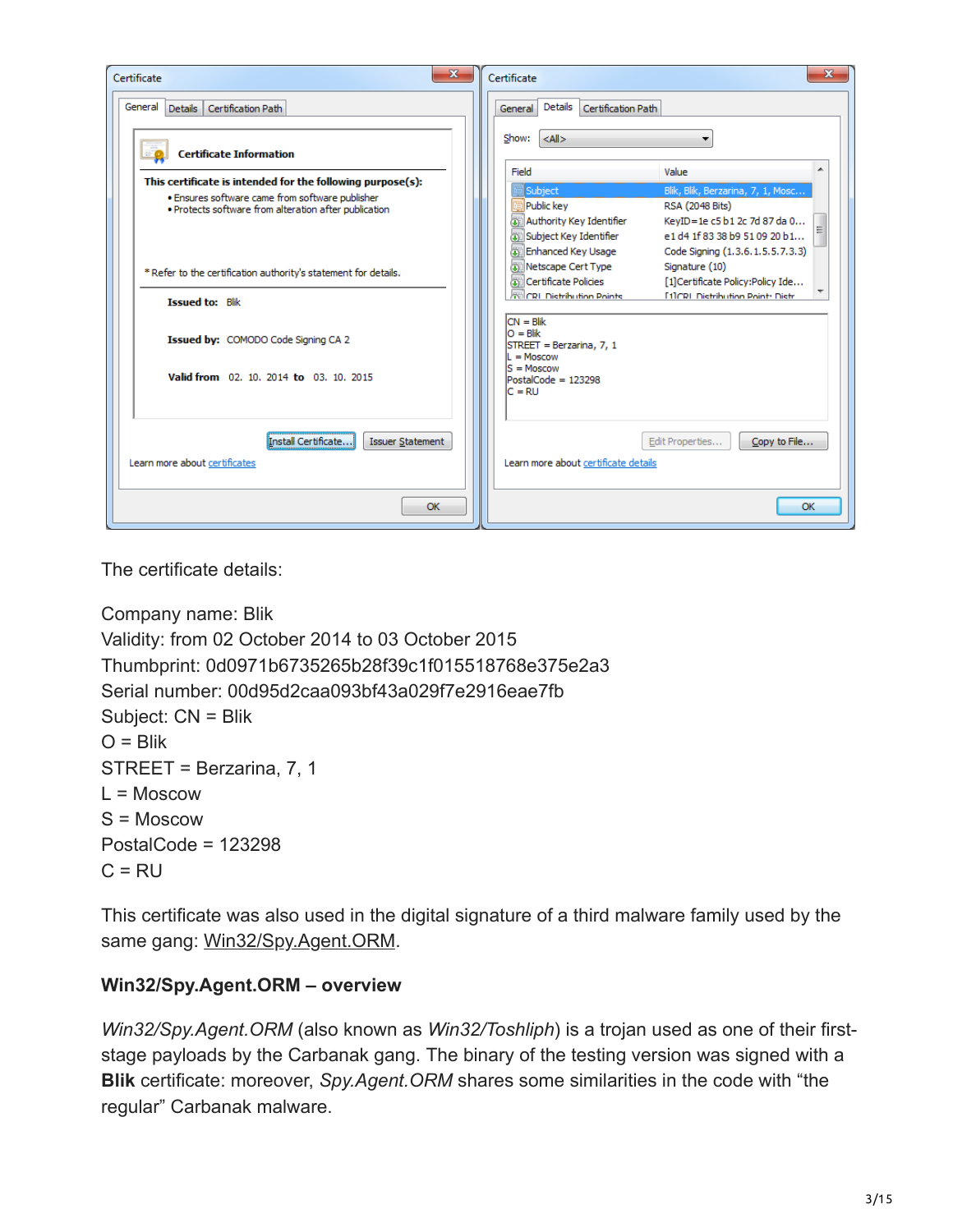The *Win32/Spy.Agent.ORM* malware family is already known in the industry because of two blogposts. In July 2015 security company Cyphort [reported](http://www.cyphort.com/unicredit-compromised/) the compromise of a news portal and a banking site – rbc.ua and unicredit.ua. It [turns out](http://www.cyphort.com/unicredit-compromise-continued/) that the compromised sites served *Win32/Spy.Agent.ORM*. After that, Blue Coat [reported](https://www.bluecoat.com/security-blog/2015-08-21/tinted-cve-decoy-spearphising-attempt-central-bank-armenia-employees) a spearphishing attempt targeting Central Bank of Armenia employees, the payload being the same.

This malware appeared on our radar at the beginning of summer 2015, and afterwards we started to track it.

We have seen attempts to attack various companies in Russia and Ukraine using spearphishing e-mails that have malicious attachments consisting of .SCR files or .RTF exploits.

Here is an example of a spearphishing email sent to one of the biggest Forex-trading companies:



Roughly translated from Russian to English, it says:

*"Due to the high volatility of the ruble exchange rate the Bank of Russia sends rules of trading on the currency market. Password the attached document: cbr"*

Here is another example of a spear phishing attempt. Email with this text was sent to the largest electronic payment service in Russia: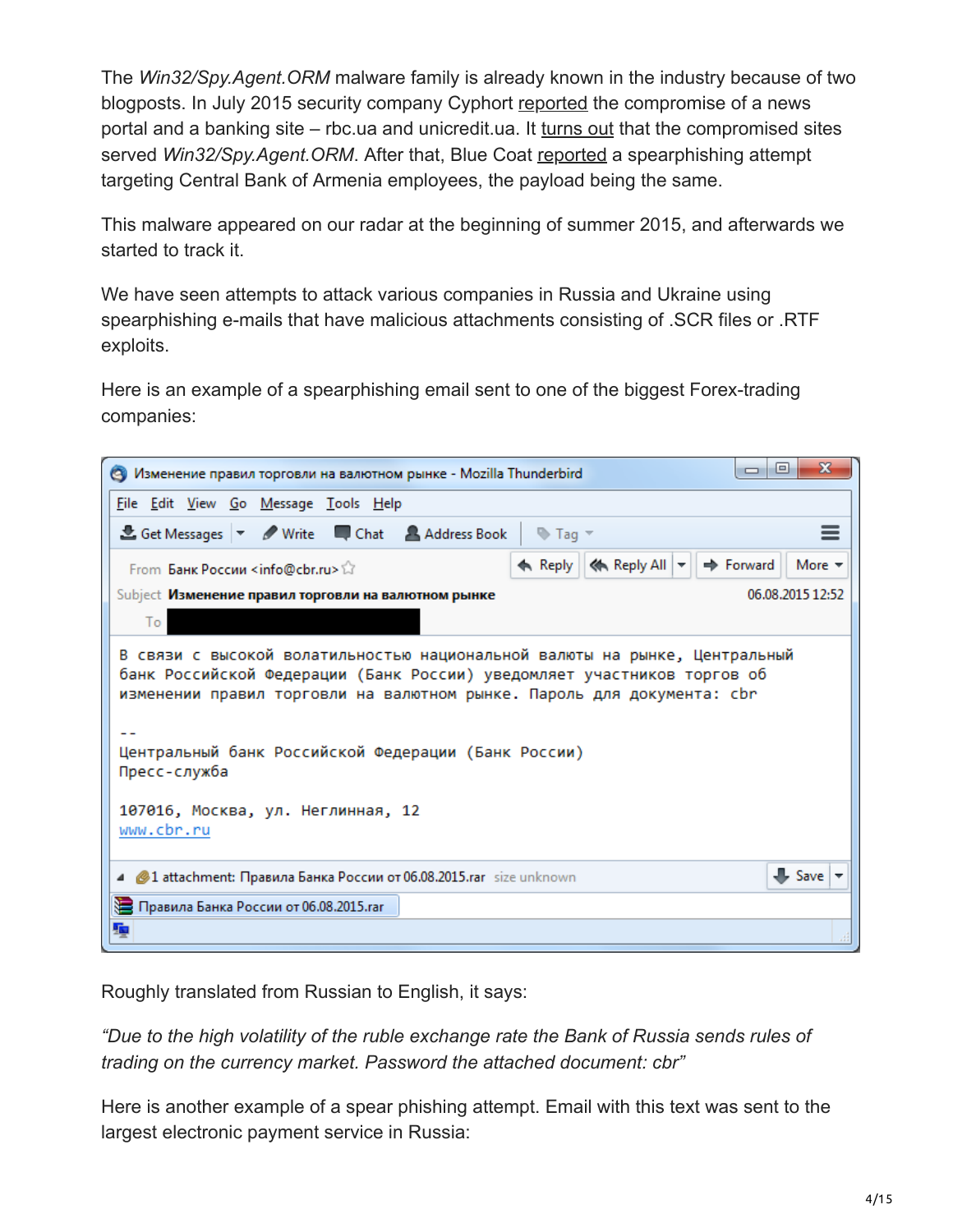Постановлением Роскомнадзора от 04.08.2015г. Вам необходимо заблокировать материалы попадающие под Федеральный закон от 27.07.2006 N 152-ФЗ (ред. от 21.07.2014) "О персональных данных". Перечень материалов в документе.

Пароль roscomnadzor

Another rough translation from Russian to English:

*"According to Roscomnadzor prescript you should block the materials, which you can find in the attachment. Password is roscomnadzor"*

We have seen similar .SCR files with following filenames:

- АО «АЛЬФА-БАНК» ДОГОВОР.scr (Alfabank contract)
- Перечень материалов для блокировки от 04.08.2015г.scr (List to block)
- Postanovlene ob ustranenii 18.08.2015.pdf %LOTS OF SPACES% ..scr
- Правила Банка России от 06.08.2015.pdf %LOTS\_OF\_SPACES% .scr (Rules of Bank of Russia)

All these attachments contained a password protected archive with .SCR file. The files had Adobe Acrobat reader icon or MS Word icons.

In other cases attackers used RTF files with different exploits, including an exploit for one of the latest Microsoft Office vulnerabilities, CVE-2015-1770, which was patched by Microsoft in June 2015 in [MS15-059](https://technet.microsoft.com/en-us/library/security/ms15-059.aspx).

We have seen RTF files with the following names used in attacks:

- prikaz-451.doc
- REMITTANCE ADVICE ON REJECTION.doc
- PROOF OF REMITTANCE ADVICE .doc
- HDHS739 230715 010711 A17C7148 INTERNAL.doc
- Բանկերի և բանկային գործունեության մասին  $\leq$  optup 27.07.2015.doc (Armenian: The Law on Banks and Banking 27.07.2015)
- PAYMENT DETAILS.doc
- АО «АЛЬФА-БАНК» ДОГОВОР.doc (Russian: Alpha-bank contract)
- AML REPORTS 20082015 APPLICATION FORM-USD-MR VYDIAR.doc
- Anti-Money Laudering & Suspicious cases.doc
- ApplicationXformXUSDXduplicateXpayment.doc
- AML USD & Suspicious cases.doc
- Amendment inquiry ( reference TF1518869100.doc
- Information 2.doc

Here is example of a spearphishing message that was sent to a bank in the United Arab Emirates: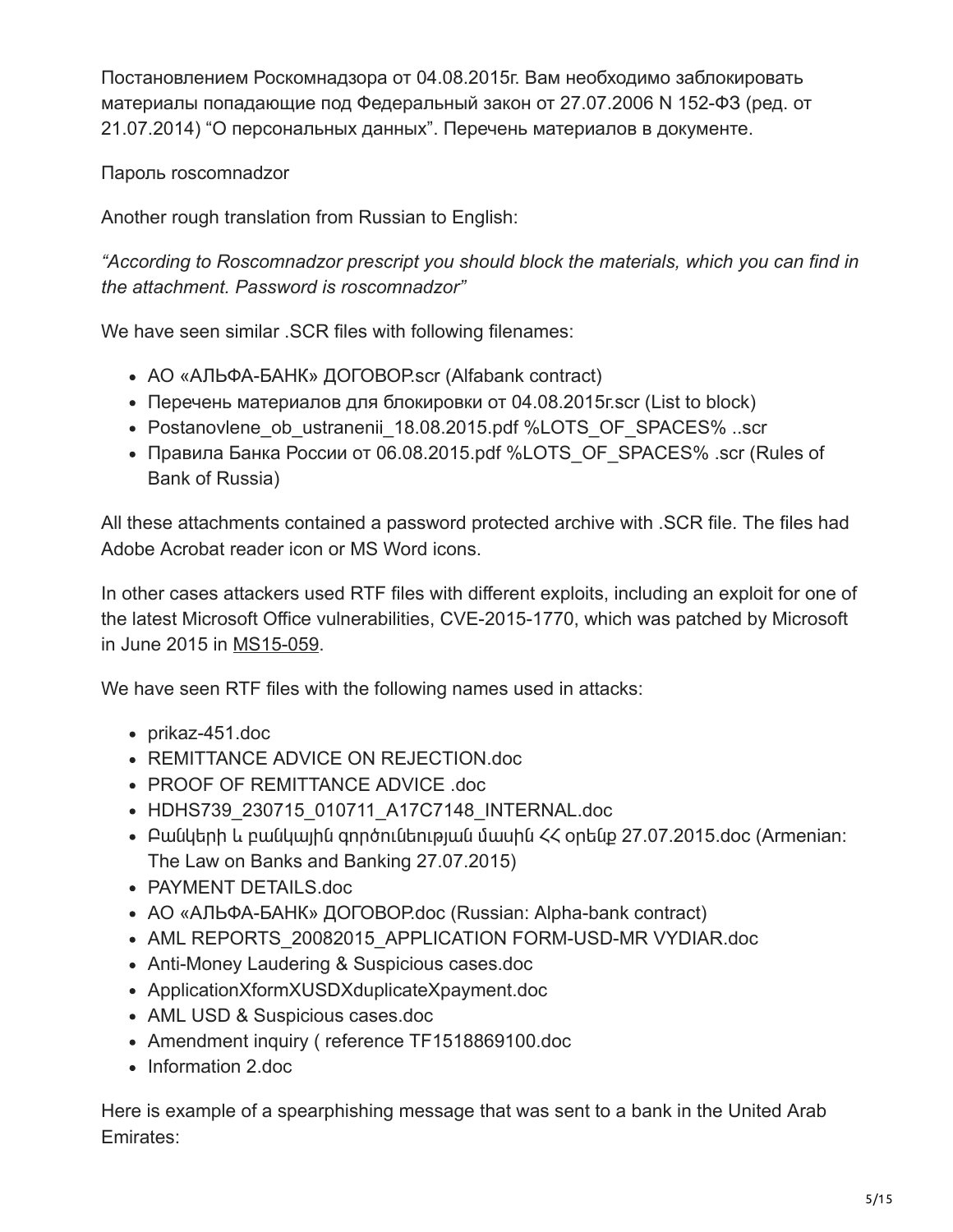

Here is example of a spearphishing email that was sent to a German bank: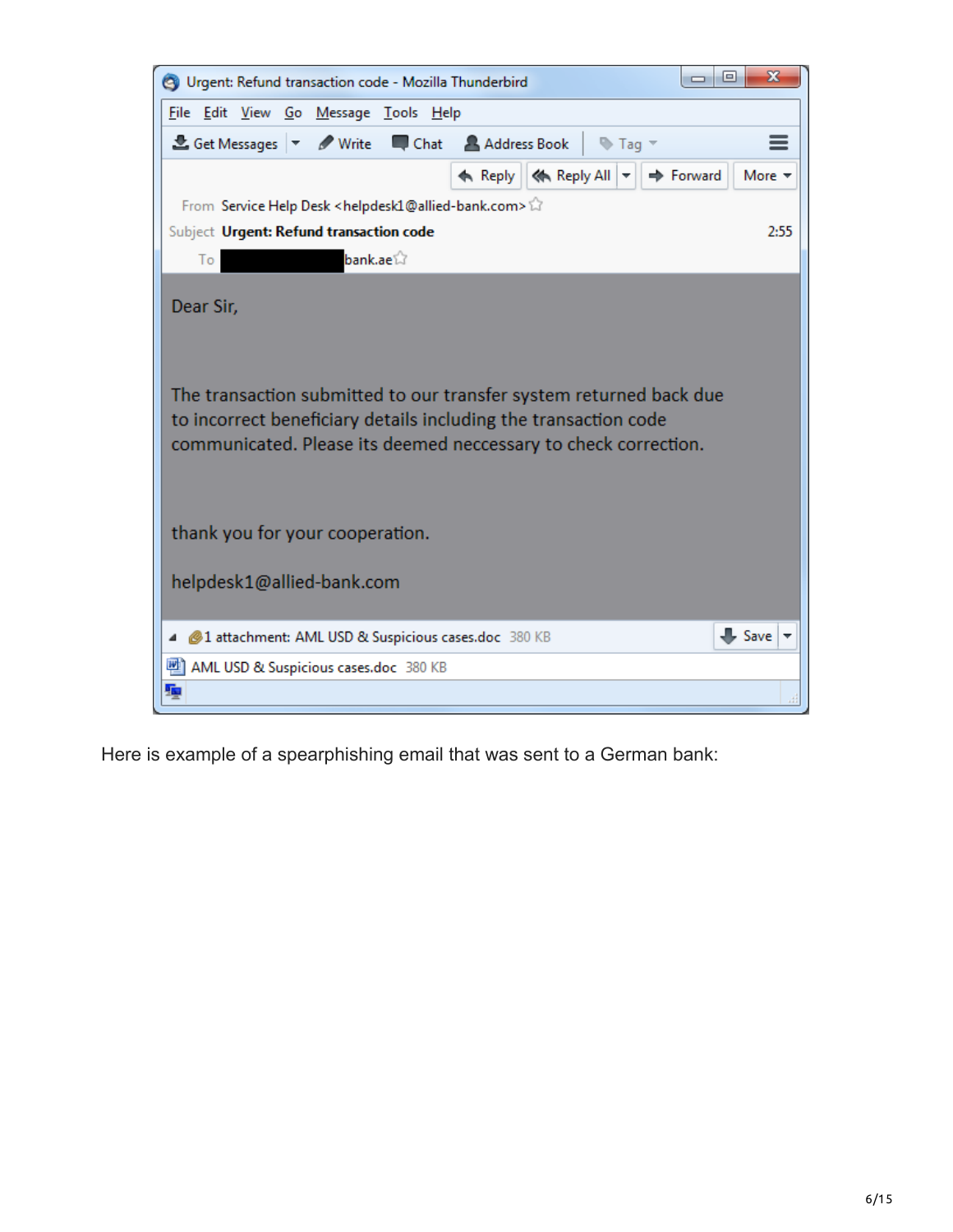

## **Win32/Spy.Agent.ORM – Technical details**

Win32/Spy.Agent.ORM is a small and simple backdoor that enables the attackers to assess the victim. When executed the trojan connects to a C&C server and receives commands to grab screenshots, enumerate running processes and get information about the system and campaign ID. Based on that information malware operator decides whether the infected computer is useful: that is, whether it's the intended target or just a system that was accidentally infected.

Here is list of commands that it can receive from C&C server:

| Command Purpose |                                                                                                                             |
|-----------------|-----------------------------------------------------------------------------------------------------------------------------|
| 0x02            | Collects information about computer: Computer Name, User Name,<br>Windows Version, Architecture (32/64 bit) and campaign ID |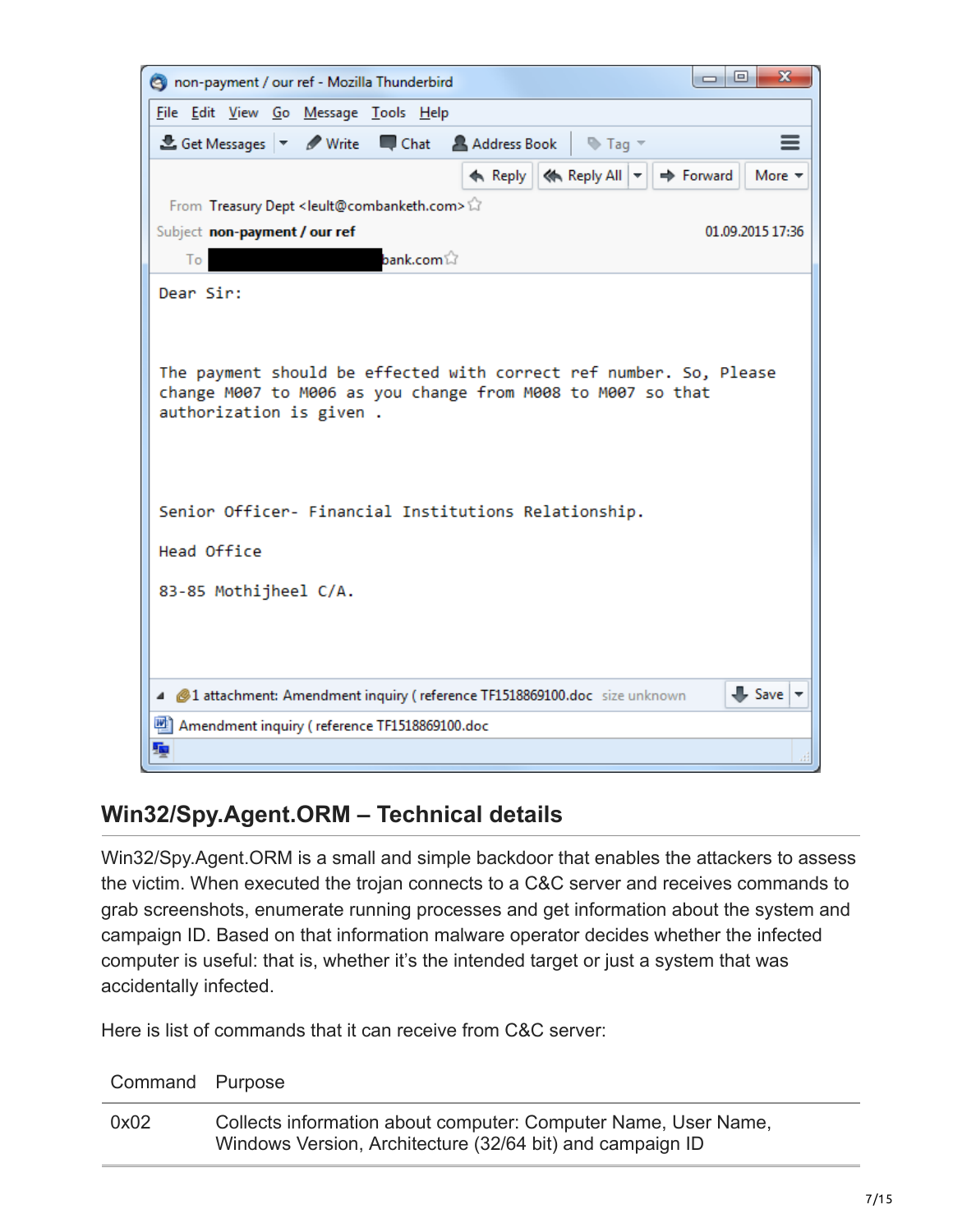| 0x03 | Collects list of running processes                       |
|------|----------------------------------------------------------|
| 0x04 | Downloads binary to %TEMP% and executes                  |
| 0x05 | Updates itself                                           |
| 0x06 | Deletes itself                                           |
| 0x07 | Makes screenshot                                         |
| 0x08 | Loads binary in the memory, without dropping to the disk |

The latest sample of this malware family found in the wild is also digitally signed with a different certificate:

| $\mathbf{x}$<br>Certificate                                                                              | $\mathbf{x}$<br>Certificate                                                              |
|----------------------------------------------------------------------------------------------------------|------------------------------------------------------------------------------------------|
| General Details Certification Path                                                                       | Details<br>Certification Path<br>General                                                 |
| <b>Certificate Information</b>                                                                           | $ \langle A   \rangle$<br>Show:                                                          |
|                                                                                                          | Field<br>Value                                                                           |
| This certificate is intended for the following purpose(s):                                               | 圁<br>Valid to<br>21 июля 2016 г. 1:59:59                                                 |
| . Ensures software came from software publisher<br>. Protects software from alteration after publication | <b>Subject</b><br>In travel TOV, In travel TOV,                                          |
|                                                                                                          | Public kev<br>RSA (2048 Bits)                                                            |
|                                                                                                          | Authority Key Identifier<br>KeyID=29 91 60 ff 8a 4d fa e                                 |
|                                                                                                          | d5 66 b4 37 5c 75 cd 1b 0e 51<br>Subject Key Identifier                                  |
| * Refer to the certification authority's statement for details.                                          | <b>Fill Enhanced Key Usage</b><br>Code Signing (1.3.6.1.5.5.7.3.3)                       |
|                                                                                                          | Netscape Cert Type<br>Signature (10)                                                     |
| <b>Issued to: In travel TOV</b>                                                                          | <b>Rel Certificate Policies</b><br><b>E11Certificate Policy:Policy Ide</b>               |
| Issued by: COMODO RSA Code Signing CA                                                                    | $CN = In travel TOV$<br>$O = In travel TOV$<br>STREET = prospekt Pravdi 33<br>$L =$ Kiev |
| Valid from 21, 07, 2015 to 21, 07, 2016                                                                  | lS = Kievskaja<br>$PostalCode = 04108$<br>$C = UA$                                       |
| Install Certificate<br><b>Issuer Statement</b><br>Learn more about certificates                          | Copy to File<br>Edit Properties<br>Learn more about certificate details                  |
| OK                                                                                                       | <b>OK</b>                                                                                |

The certificate details:

Company name: In travel TOV Validity: from 21 July 2015 to 21 July 2016 Thumbprint: 7809fbd8d24949124283b9ff14d12da497d9c724 Serial number: 00dfd915e32c5f3181a0cdf0aff50f8052 Subject: CN = In travel TOV O = In travel TOV STREET = prospekt Pravdi 33  $L =$ Kiev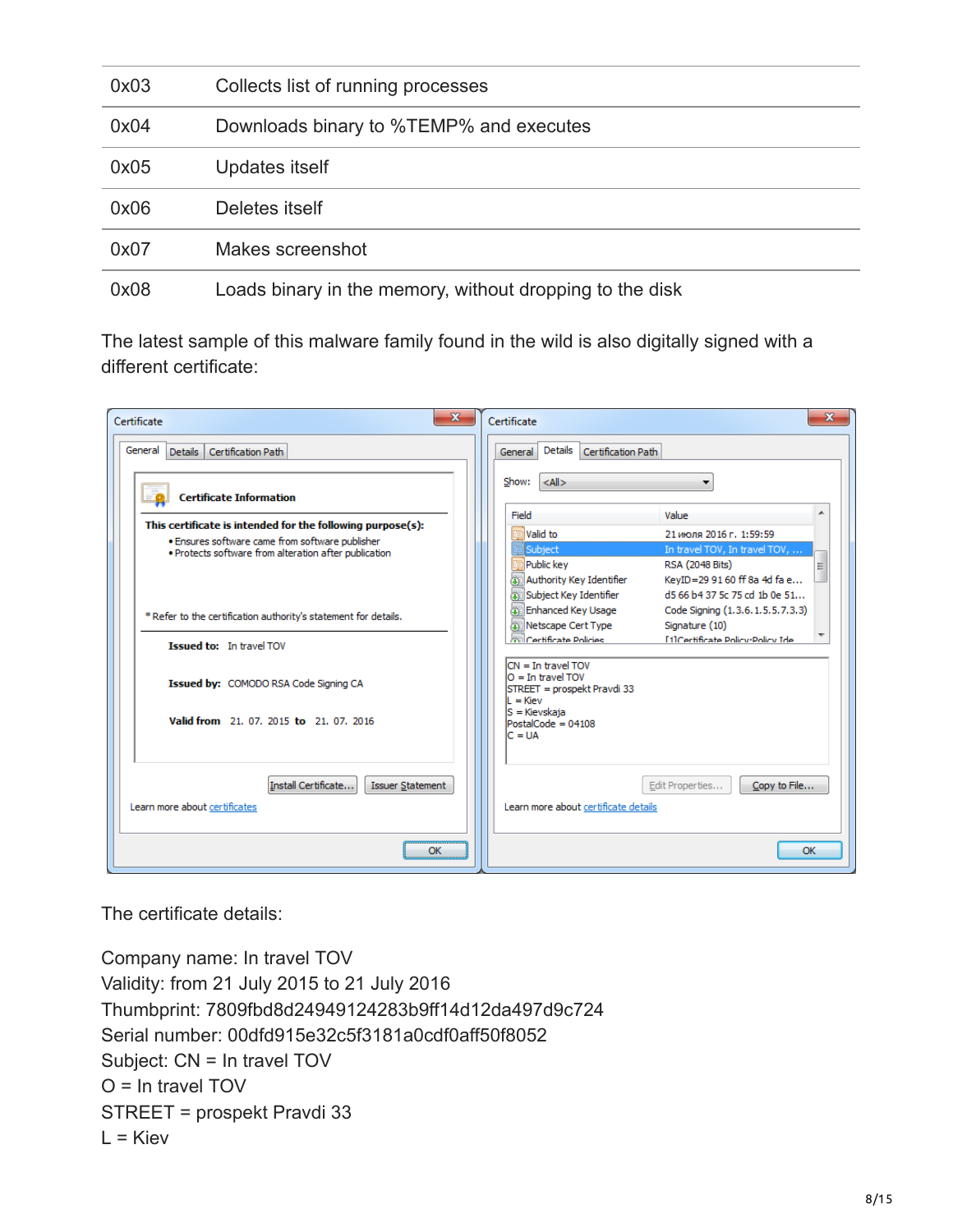S = Kievskaja PostalCode = 04108  $C = UA$ 

Also, the latest sample is able to gain system privileges via an exploit and install itself as a system service. The trojan attempts to exploit a vulnerability – CVE-2015-2426 in the OpenType manager module (ATMFD.dll) – which was patched by Microsoft in [MS15-078.](https://technet.microsoft.com/en-us/library/security/ms15-078.aspx) The exploit for this vulnerability was leaked in a **[Hacking Team dump](https://www.welivesecurity.com/2015/07/06/400gb-info-leaked-hacking-team/)**.

| .text:00401461 loc 401461: |            |                                    |
|----------------------------|------------|------------------------------------|
| .text:00401461             | push       | 250Ah                              |
| .text:00401466             | push       | : "atmfd.dll"<br>offset aAtmfd dll |
| .text:0040146B             | push       | ebx                                |
| .text:0040146C             | call       | [ebp+qdi32 NamedEscape]            |
| .text:0040146F             | <b>CMD</b> | eax, OFFFFFF21h                    |
| .text:00401474             | iz         | short loc 4014AC                   |
| .text:00401476             | mov        | eax, [ebp+var 30]                  |
| .text:00401479             | <b>CMD</b> | [ebp+var 4], ebx                   |
| .text:0040147C             | iz         | short loc 401483                   |
| .text:0040147E             | add        | eax. 8                             |
| .text:00401481             | imp        | short loc 401486                   |
|                            |            |                                    |

The digital certificate for **Blik** used in this case is not the only link between

Win32/Spy.Agent.ORM and Win32/Spy.Sekur (Carbanak malware). They share similarities in code – take a look at the function that generates the BOTID-value, for example: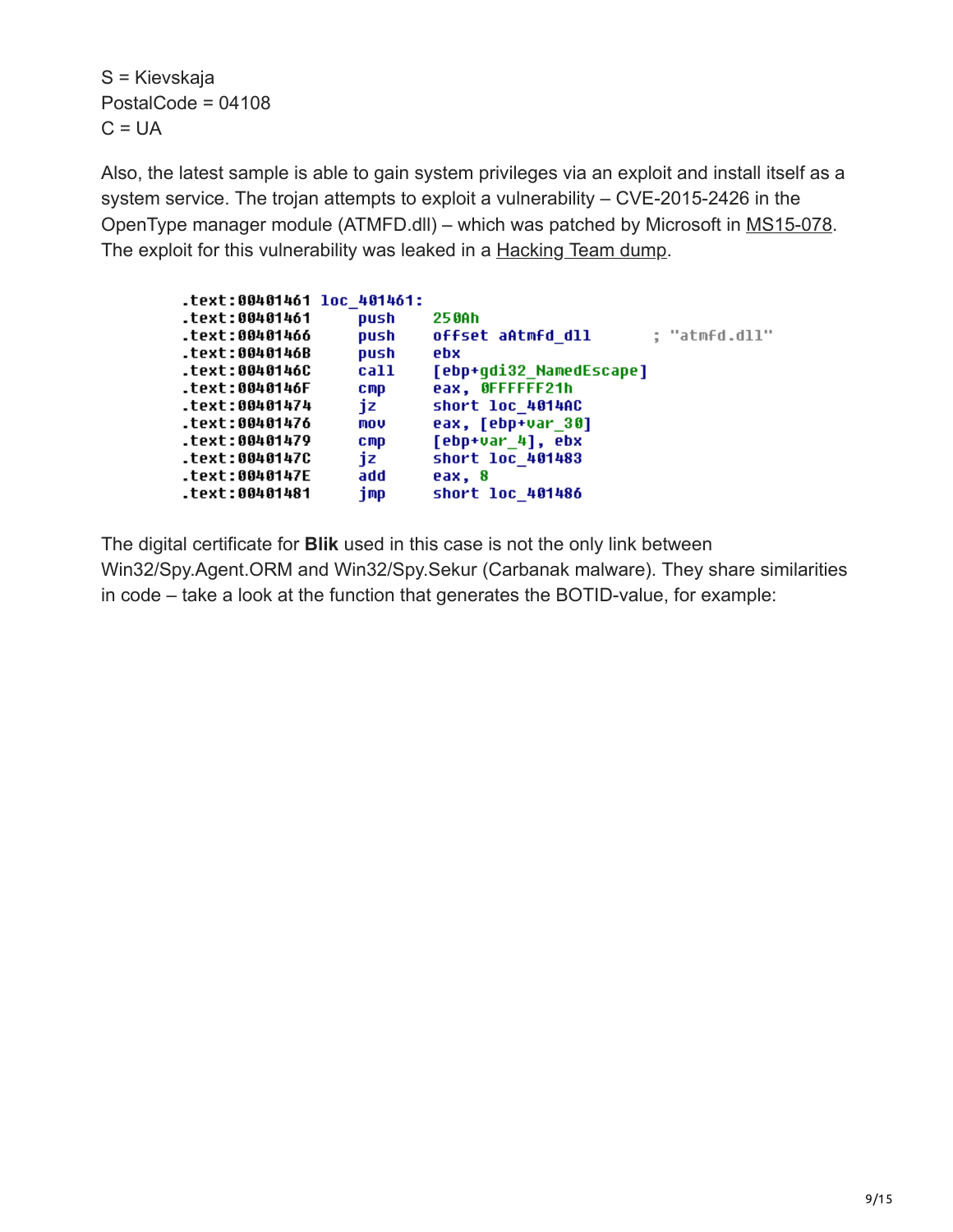```
1char generate botid()
  2k// [COLLAPSED LOCAL DECLARATIONS. PRESS KEYPAD CTRL-"+" TO EXPAND]
   3
   4
  5
      mac size = qet mac address(&mac buffer);
۰
  6
      v1 = 0:
  \overline{7}if ( mac size > 0 )
        vt = mac buffer BYTE2(max buffer);
  8
  9
      v11 = 128 - mac_size;pGetComputerNameA = get_api_by_hash(0, kernel32_GetComputerNameA_hash);
 10pGetComputerNameA(v3, &mac_buffer + mac_size, &UTT);
۰
 11• 12calc hash (&mac buffer, mac size + v11);
      format string = string decrypt("808x808x");• 13call wusprintf(&buffer, format string, v1);
0.14• 15free(format string);
• 16str init(&u10, 32, 0, -1);
                                                   Win32/Spy.Sekur
• 1705 = string decrypt(aHollydai);
• 18str append(05, -1);
• 19(Carbanak)
      free(v5);
•20str append char(0x30);
      str_append(&buffer, -1);
•21\bullet 22
      str copy(&q botid, generated botid, v9);
      str free(&generated botid);
۰
 23
 24
۰
      return 1;
\rightarrow 25 \rightarrow1int generate botid()
   2k3
      // [COLLAPSED LOCAL DECLARATIONS. PRESS KEYPAD CTRL-"+" TO EXPAND]
   4
  5
      00 = 0;
٠
  6
      SizePointer = \theta;
۰
      GetAdaptersInfo(0, &SizePointer);
  7
      adapter info = mem alloc(SizePointer):
  8
  9
      if ( <mark>!GetAdaptersInfo(</mark>adapter_info, &SizePointer) )
  10₹
 11For ( i = adapter info; i; i = i->Next )
 12₹
• 13if ( i := adapter info )
  14
          ₹
            v3 = i - \lambda Type;• 15if (03 := 71 && 03 := 6)
• 16• 17continue;
  18
          ≯
• 19mem copy(&xor buffer, i->Address, 8);
•20if ( i->Type == 6 )
•21break;
  22
        ₹
  23
      Y
                                              Win32/Spy.Agent.ORM
024mem free(adapter info);
•25<u>nSize = 64:</u>
•26GetComputerNameA(Buffer, &nSize);
•27x = 028
      do
  29
        *(&xor_buffer + x) ^= Buffer[v0];
•30•31v0 = v0 + 1 < nSize ? v0 + 1 : 0;
•32+ + 8.333
      Y
• 34while (x < 8);
•35word_id = xor_buffer;•36dword id = *(kxor buffer + 1);07 = string_decrypt(&v11, "%04x%08x");
•37\bullet 38
      wsnrint<mark>fula botid, *v/, word id, dword id);</mark>
```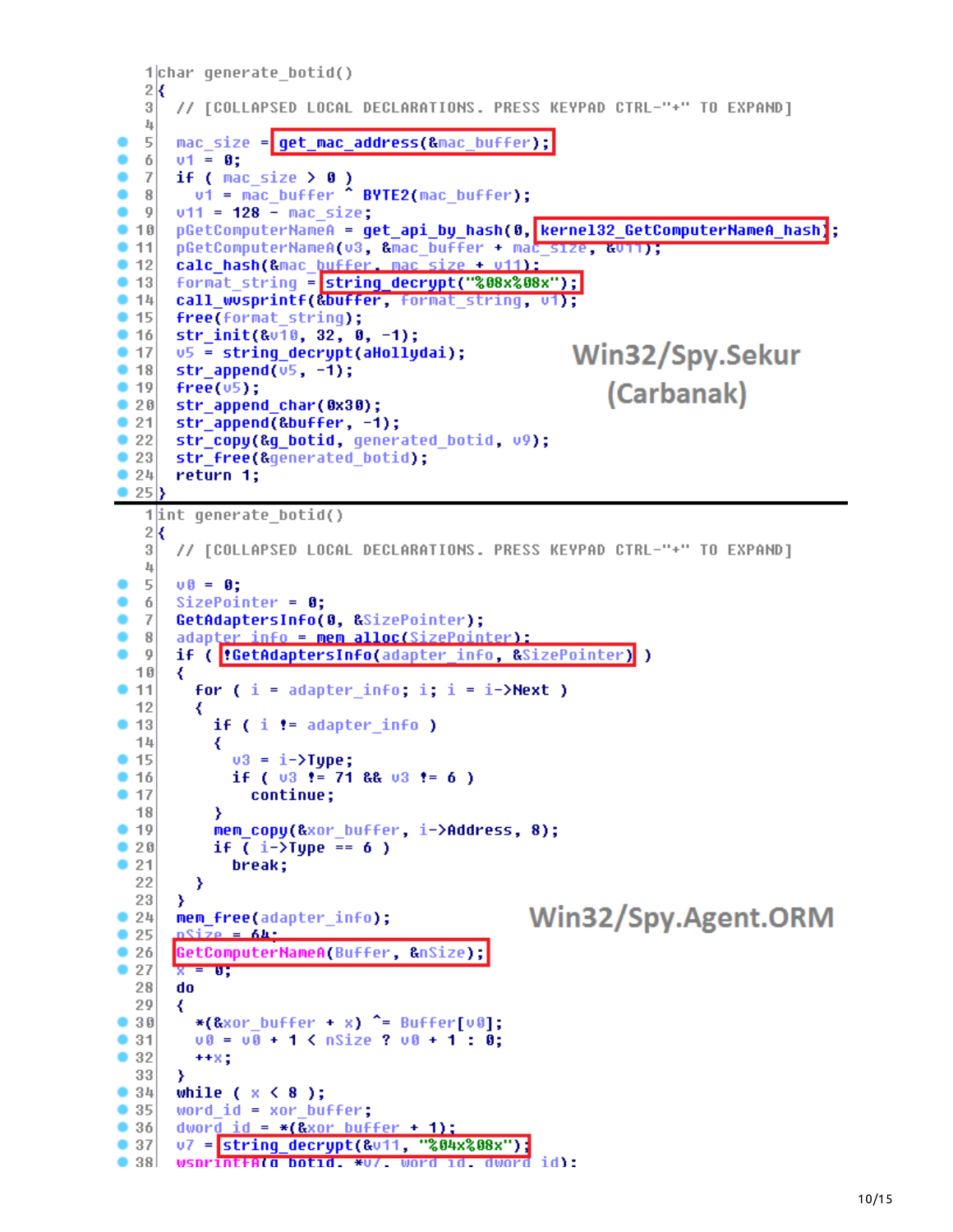

The BOTID-value is a unique value generated on the basis of the hardware parameters of infected computer, and it's used by attackers for computer identification. In both cases generation is based on the MAC-address and computer name and the resulting value is formatted using the **wsprintf** –function.

## **Sinkhole statistics**

Our sinkhole of some C&C domains used by the Win32/Wemosis has resulted in hits from bots in the following countries.



As the attacks are highly targeted, the total number of victims is low in absolute numbers. Victims in the USA are situated in several states, including Nevada (Las Vegas), California, and New York, and include casinos and hotels.

## **Conclusions**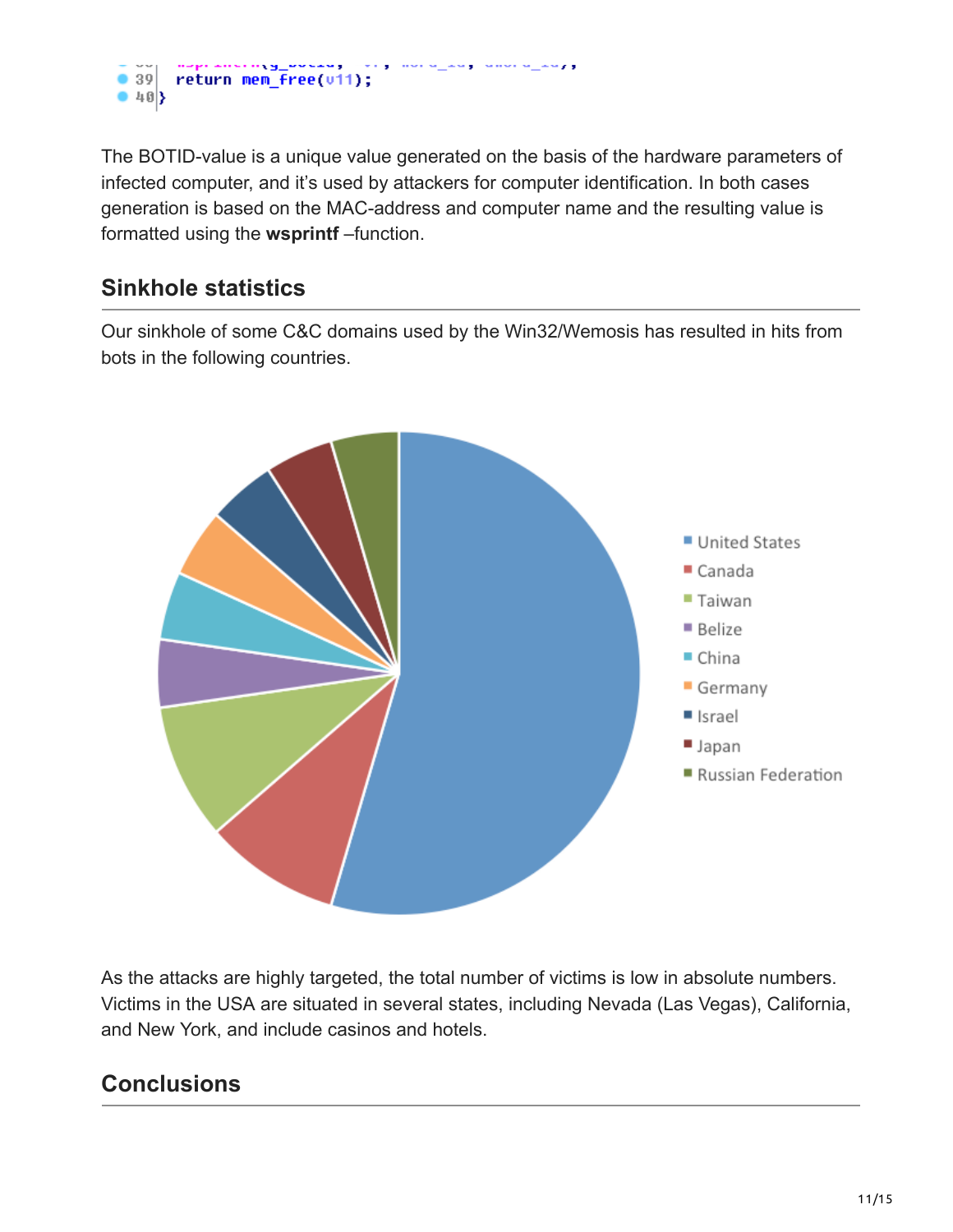Even after it has reportedly stolen hundreds of millions of dollars, the infamous Carbanak APT group isn't resting on its laurels. On the contrary, it is very active and keeps attacking specific targets related to the finance industry, including banks, Forex-trading companies, and even an American casino hotel. Recently, we have detected malware used by the Carbanak group in the following countries, among others:

- United States of America
- Germany
- United Arab Emirates

As described in this blog post, the gang doesn't use just one malware family to carry out its operations but several. While the code in the different families – Carbanak (Win32/Spy.Sekur), Win32/Spy.Agent.ORM, and Win32/Wemosis – is different it does contain similar traits, including the same digital certificate.

Furthermore, the attackers are updating their arsenal with the latest exploits, such as the Microsoft Office remote code execution vulnerability, CVE-2015-1770, or the zero-day exploit leaked in the Hacking Team dumps, CVE-2015-2426.

We continue to monitor the Carbanak threats. For any enquiries or sample submissions related to the subject, contact as at: [threatintel@eset.com](http://10.10.0.46/mailto:threatintel@eset.com).

## **Indicators of Compromise (IoC)**

Trojan.Win32/Spy.Sekur (Carbanak malware) SHA-1:

A048C093C5DA06AF148CA75299960F618F878B3A 3552338D471B7A406D8F7E264E93B848075235C0 3A9A23C01393A4046A5F38FDBAC371D5D4A282F1 8D5F2BF805A9047D58309788A3C9E8DE395469A8 BCF9E4DCE910E94739728158C98578A8D145BE56 8330BC5A3DCC52A22E50187080A60D6DBF23E7E6 E838004A216E58C44553A168760100B497E514E8 CF1F97879A6EB26FEDC7207D6679DFA221DD2D45 7267791340204020727923CC7C8D65AFC18F6F5B F8CBF647A64028CAE835A750EF3F8D1AA216E46C 33870482BA7DE041587D4B809574B458C0673E94 3927835C620058EFCADF76642489FC13AACE305B D678BD90257CF859C055A82B4A082F9182EB3437 0B8605D0293D04BBF610103039768CBE62E2FAAE 7A9BE31078BC9B5FECE94BC1A9F45B7DBF0FCE12

RTF-exploits SHA-1: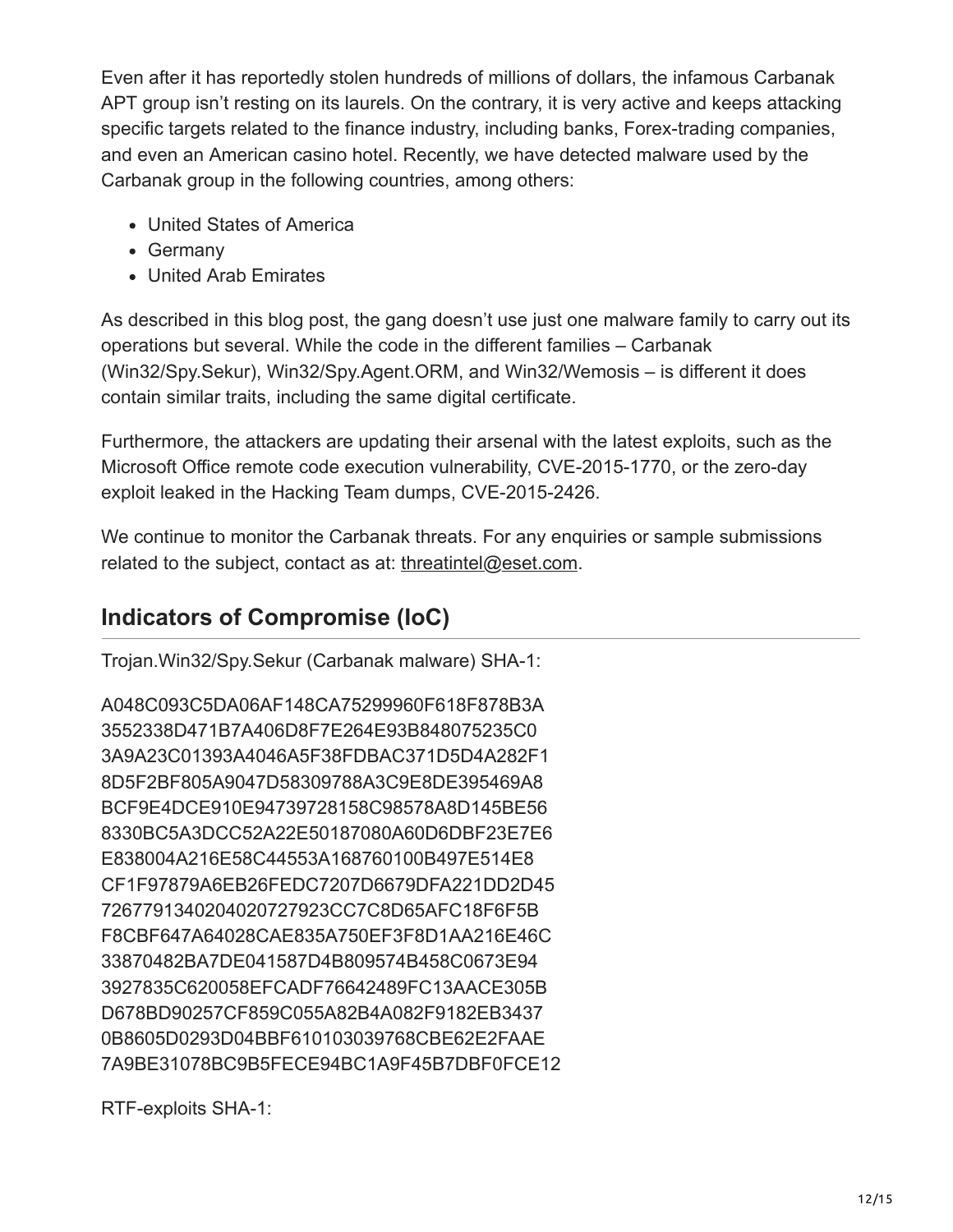D71E310ADF183F02E36B06D166F8E3AD54FDBCC9 5B6ABA51215A9662987F59AEF6CAE0A9E3A720B8 1AD84A244B7D4FBB4D89D023B21715B346027E49 E8514BF4C4E1F35FB1737C2F28A4A4CED07AA649 68EA12CDCCEE01D50C23EBC29CAA96BF40925DC6 AC95F01487B4F179A1F10684B1E0A5656940A005 B4A94A214FC664B8D184154431E1C5A73CA0AE63

Trojan.Win32/Spy.Sekur C2 servers:

weekend-service.com:80 seven-sky.org:80 comixed.org:80 91.207.60.68:80 89.144.14.65:80 87.98.217.9:443 82.163.78.188:443 50.62.171.62:700 31.3.155.123:443 216.170.116.120:80 216.170.116.120:700 216.170.116.120:443 194.146.180.58:80 193.203.48.41:700 185.29.9.28:443 178.209.50.245:443 162.221.183.11:80 162.221.183.11:443 162.221.183.109:443 141.255.167.28:443 104.232.32.62:443 104.232.32.61:443

Trojan.Win32/Spy.Agent.ORM SHA-1:

2DD485729E0402FD652CF613E172EA834B5C9077 5E8B566095FD6A98949EF5C479CE290F520DD9E2 8C2C08111F76C84C7573CF07C3D319A43180E734 36093A6004A9502079B054041BADC43C69A0BDEB 6F452C76F7AC00FE1463314F5AA0A80EC4F7360C 850E9A10E6D20D33C8D2C765E22771E8919FC3EE A09F520DDED0D5292A5FA48E80DE02F9AF718D06 3707029DC5CBBE17FD4DE34134847F92E7324C45 905D0842CC246A772C595B8CF4A4E9E517683EB7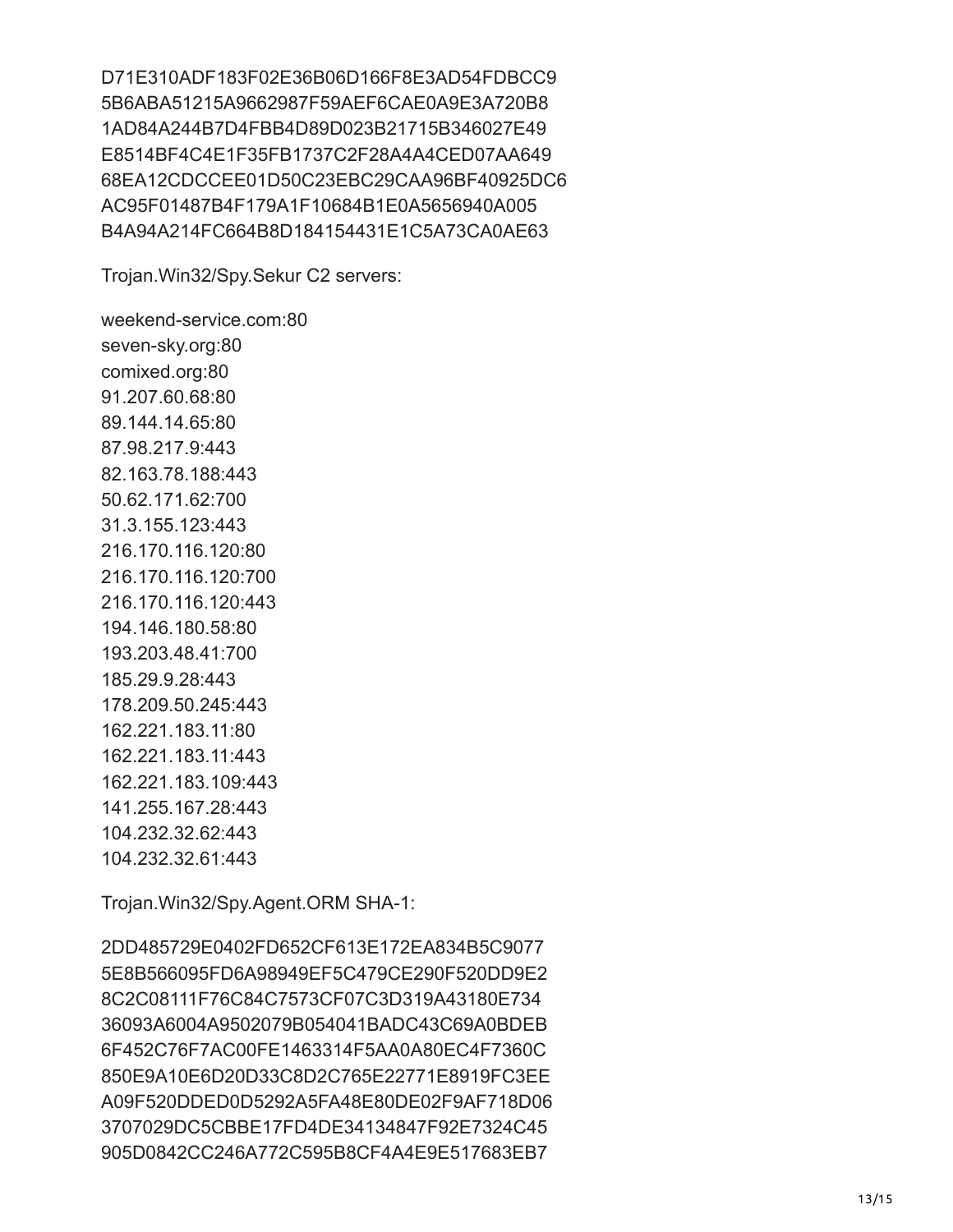237784574AFB8868213C900C18A114D3FA528B95 6090853934833D0814F9239E6746161491CCCB44 3672C9F4E7F647F2AF9AE6D5EA8D9C7FF16FAF40 EC5DADAACAE763D0E55CE6A78C9A5F57B01A5135 4E8EE08FF4F8DC06AFF8DE2E476AFAFBA58BDC11 A734193F550DDA5C1FFD9FEC3A0186A0A793449C EFC0555418A6ED641047D29178D0DA3AEFA7ADEB B79E6A21D8C2813EC2279727746BDB685180751A 4DB58E7D0FCA8D6748E17087EB34E562B78E1FDE 567749B4F2330F02DD181C6C0840191CEE2186D9 3ACEA9477B219FC6B8C0A734E67339AE2EB2AA5B 2896814E5F8860E620AC633AF53A55D9AA21F8C0 84CC02B3C10306BFCECE8BF274B57475B056C6D6 207FF65543DAC6D1D9F86DFFD891C507AD24018B D627DD4E3850CBD571AFC4799A331054C7080B0D DCC932B878B374D47540D43A2DEE97F37D68267F 983D33F547588A59B53D7F794768B264454446D5 19E7C7A78C5D58945B615D98FF0990389485933F DED83A1E3B6630D69077976CC01321FBC946DCE2 170142C042BF32FF86AF680EAD86CD1AF075B0CB A77336620DF96642691C1E5B6C91511BFA76A5BE 3CEF1CA36A78CBA308FB29A46B20E5CA22D03289 DD01331ABFF03525506CDCBAC4D76CB4EFD602A4

RTF-exploits SHA-1:

1F9462AA39645376C74566D55866F7921BD848F7 81E43D653ACD2B55C8D3107E5B50007870D84D76 AC68AD2E5F5802A6AB9E7E1C1EC7FAB3C6BDBAA4 F869C7EA683337A2249908C21B9D3283CC2DD780 7162BB61CD36ED8B7EE98CBD0BFFEC33D34DD3E7 5943ABCF662DC9634B714B1358164B65E5651D15 A40BDF005B4B469D2C7BED1766C9DA9823E1CFB7 833A8D88BE11807BAE966D56B28AF7B3CC34DBCD AF7564EE7959142C3B0D9EB8129605C2AE582CB7 DCC932B878B374D47540D43A2DEE97F37D68267F 6FF3AE5BA4E9A312602CBD44A398A02AB0437378 32AA4911BC6AB8098E496CD88790FF7147EC6AC3

Trojan.Win32/Spy.Agent.ORM – C2 Servers:

192.52.166.66 84.200.4.226 78.128.92.117